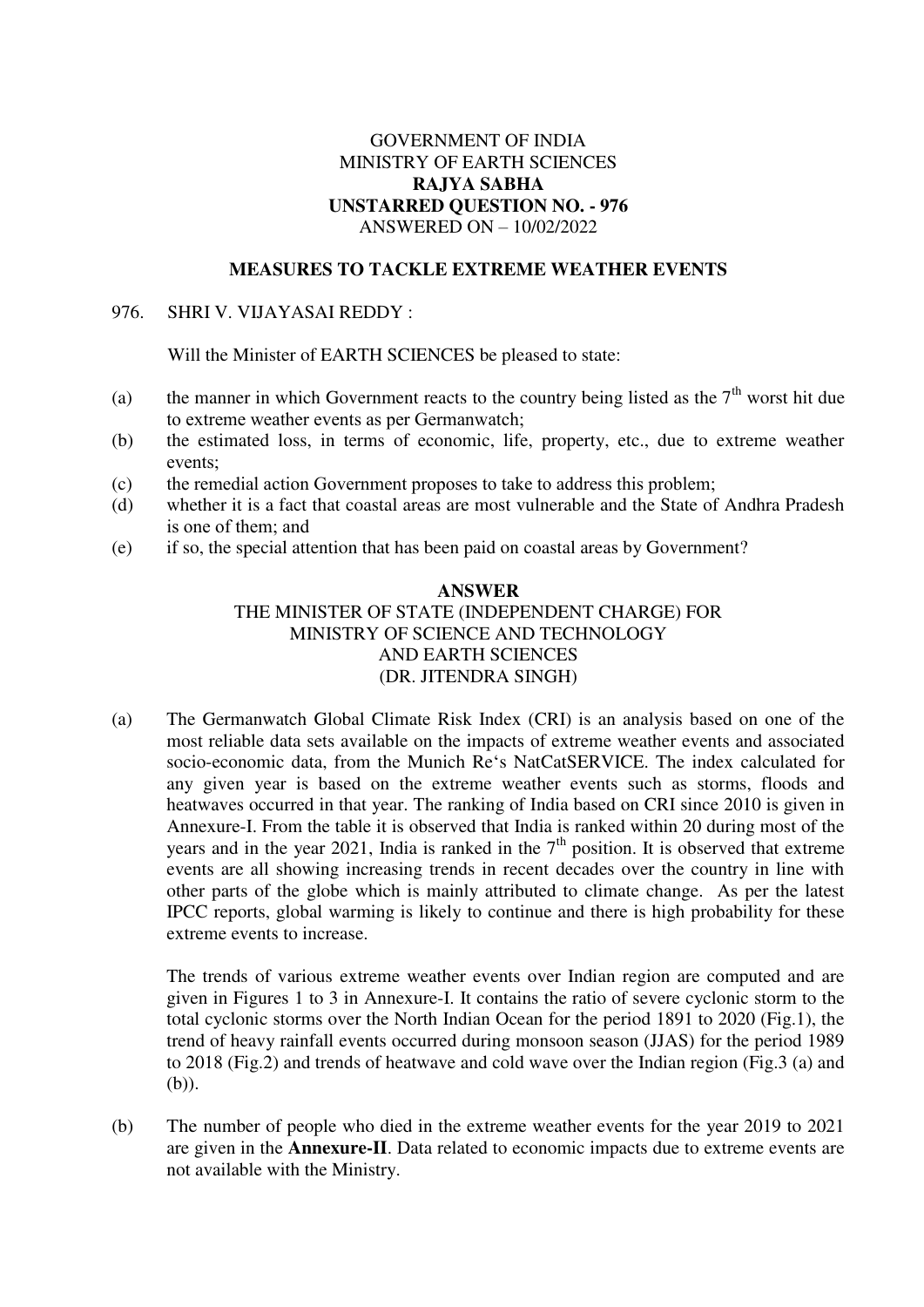(c) India Meteorological Department (IMD) provides early warning services related to severe weather events to support public welfare and disaster management related to Natural Hazards. The country already has a robust early warning and response system for extreme weather and climate events based on scientifically generated weather and climate observations and forecasts. During the past few years, IMD has been continuously improving weather prediction services in terms of accuracy, lead time and associated impact.

For this purpose, IMD follows a seamless forecasting strategy. The long-range forecasts (for the whole season) issued are being followed with extended range forecast issued on every Thursday with a validity period of four weeks. To follow up the extended range forecast, IMD issues short to medium range forecast and warnings at 36 meteorological sub-divisions levels daily four times valid up to next five days with an outlook for subsequent two days. The short to medium range forecast and warning at district and station level are issued by state level Meteorological Centres (MCs)/Regional Meteorological Centres (RMCs) with a validity of next five days and are updated twice a day. The short to medium range forecast is followed by very short range forecast of severe weather up to three hours (nowcast) for all the districts and 1089 cities and towns. These nowcasts are updated every three hours.

While issuing the warning, suitable colour code is used to bring out the impact of the severe weather expected and to signal the Disaster Management about the course of action to be taken with respect to impending disaster weather event. Green color corresponds to no warning hence no action is needed, yellow color corresponds to be watchful and get updated information, orange color to be alert and be prepared to take action whereas red color signals to take action.

IMD is issuing Impact Based Forecast (IBF) which give details of what the weather will do rather than what the weather will be. It contains the details of impacts expected from the severe weather elements and guidelines to general public about do's and don'ts while getting exposed to severe weather. These guidelines are finalised in collaboration with National Disaster Management Authority (NDMA) and is already implemented successfully for cyclone, heat wave, thunderstorm and heavy rainfall.

Regarding dissemination of weather forecasts and warnings, IMD is in a continuous process of improvement. At present the forecasts and warnings are broadcasted or disseminated to users including disaster managers by e-mail on regular basis. In addition to this, WhatsApp groups are created including disaster managers and IMD officials through which these forecasts & warnings are disseminated. The forecasts & warnings are uploaded in social media & website for reference by all concerned. The nowcasts related to Severe Weathers are also disseminated through SMS to the registered users. In addition to this, as and when the situation arises, Press Releases are issued by IMD and the same is also disseminated by all the platforms mentioned above.

Also, IMD has launched seven of its services (Current Weather, Nowcast, City Forecast, Rainfall Information, Tourism Forecast, Warnings and Cyclone) with '**UMANG**' mobile App for use by public. Moreover, IMD had developed mobile App '**MAUSAM**' for weather forecasting, '**Meghdoot**' for Agromet advisory dissemination and '**Damin**i' for lightning alert. IMD is also implementing Common Alert Protocol (CAP) developed by NDMA for dissemination of Severe Weather Warning.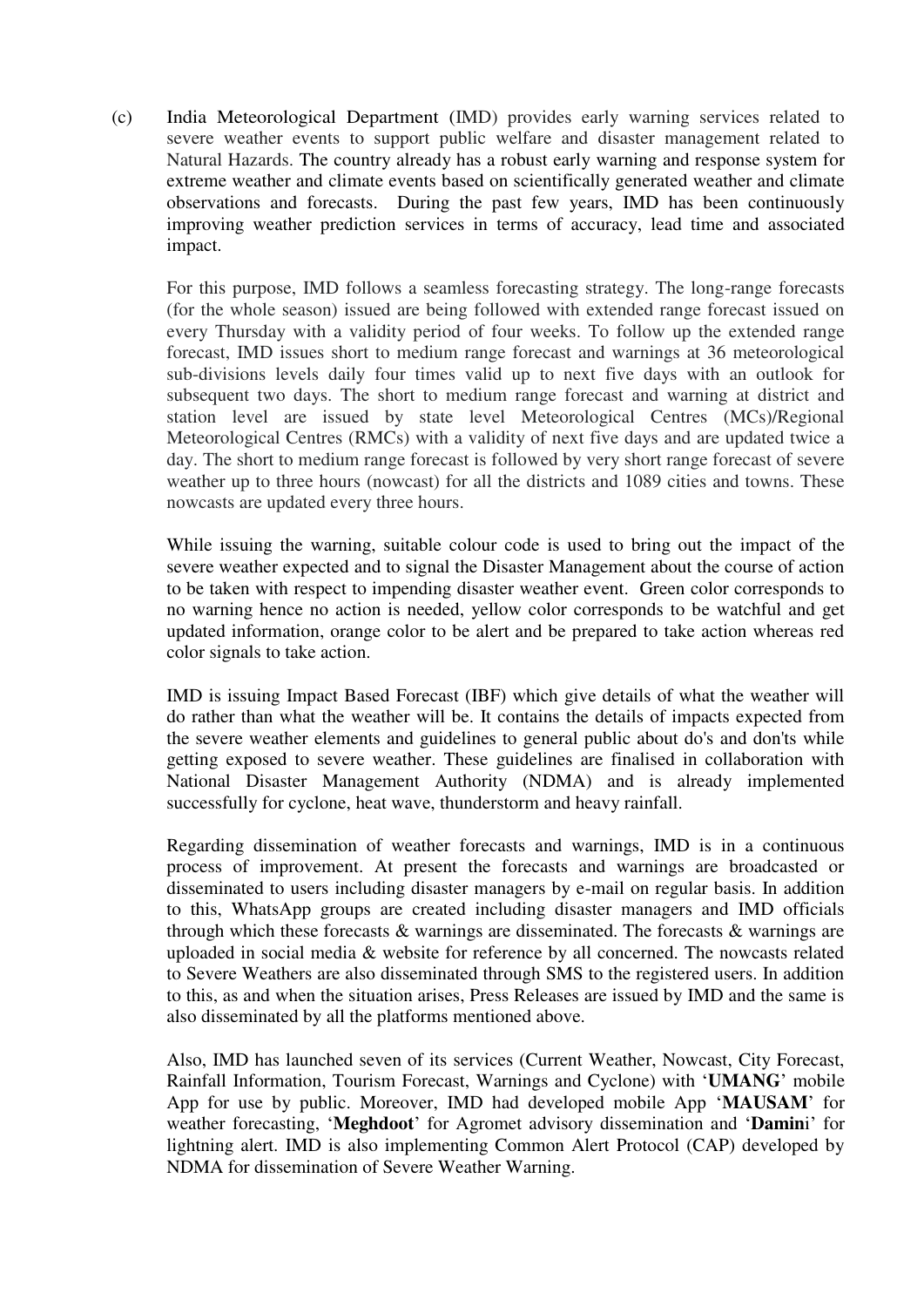Moreover, various new initiatives, as mentioned below, have been undertaken by IMD, MoES for betterment of prediction and dissemination of warnings of extreme weather events that may cause natural disasters.

- The observational network of the department has been enhanced with installation of more number of Automatic Weather Stations (AWSs) and Automatic Raingauges (ARGs) across the country.
- Thirty three Doppler Weather Radars (DWRs) are operational across the country with 4 DWRs commissioned in January 2022 at New Delhi, Leh, Mumbai and Chennai. Doppler Weather Radars provide adequate warning in the event of approach of Cyclonic Storms, Monsoon Depressions, Thunderstorms etc. DWR network also provides vital information for nowcasting purposes on mesoscale convective weather developments anywhere in the country.
- Multi-Mission Meteorological Data Receiving & Processing System has been established and dedicated to the nation for augmentation of satellite derived products.
- New raingauge stations are being added in the District-wise Rainfall Monitoring Scheme to increase the rainfall monitoring network.
- Location specific forecast for 7 days and nowcast for next 3 hours have been extended to 1164 and 1089 stations respectively covering 739 districts in the country.
- NWP Model based gridded rainfall data are provided to Central Water Commission for their flood forecasting model for all 153 river catchments and Extended Range model products for 10 river basins alongwith quantitative precipitation forecast for all river catchments valid upto next five days.
- With operationalization of Flash Flood Guidance system, generation and issue of Flash Flood Guidance has commenced for all watersheds of the country.
- Impact based forecast is already in practice for cyclone. The same is extended to heavy rainfall and heatwaves. Efforts are on to extend the same to all types of severe weather.
- Common Alert Protocol (CAP) has been implemented as per WMO standard for severe weather warning. It is being utilized for Global Multi-Hazard Alert System of WMO.
- (d) Yes Sir. The low-lying coastal zones including Andhra Pradesh coasts are vulnerable to impacts of oceanogenic hazards such as Cyclone, Tsunami, Storm & Swell surges, coastal flooding, high waves and sea level rise. However, the level of vulnerability depends on the extent of exposure of life/infrastructure. As compared to the west coast, the east coast of India more vulnerable.
- (e) To mitigate the coastal disasters due to cyclones**,** India Meteorological Department runs a very effective state of art early warning system for monitoring and prediction of cyclones. The cyclone forecast accuracy has significantly improved in recent years as has been demonstrated during the recent cyclones. During recent years, the loss of life due to cyclone has been drastically reduced being limited to double digit figures.

In order to cater to the needs of Cyclone Warning Services and Marine weather services, there are seven established Warning Centres covering the east & west coasts of our country. Among these, three are Area Cyclone Warning Centres (ACWCs) located at Chennai, Mumbai and Kolkata and remaining four are Cyclone Warning Centres (CWCs) located at Ahmedabad, Thiruvananthapuram, Visakhapatnam and Bhubaneswar. Area of responsibility of ACWCs and CWCs is shown in the Table below.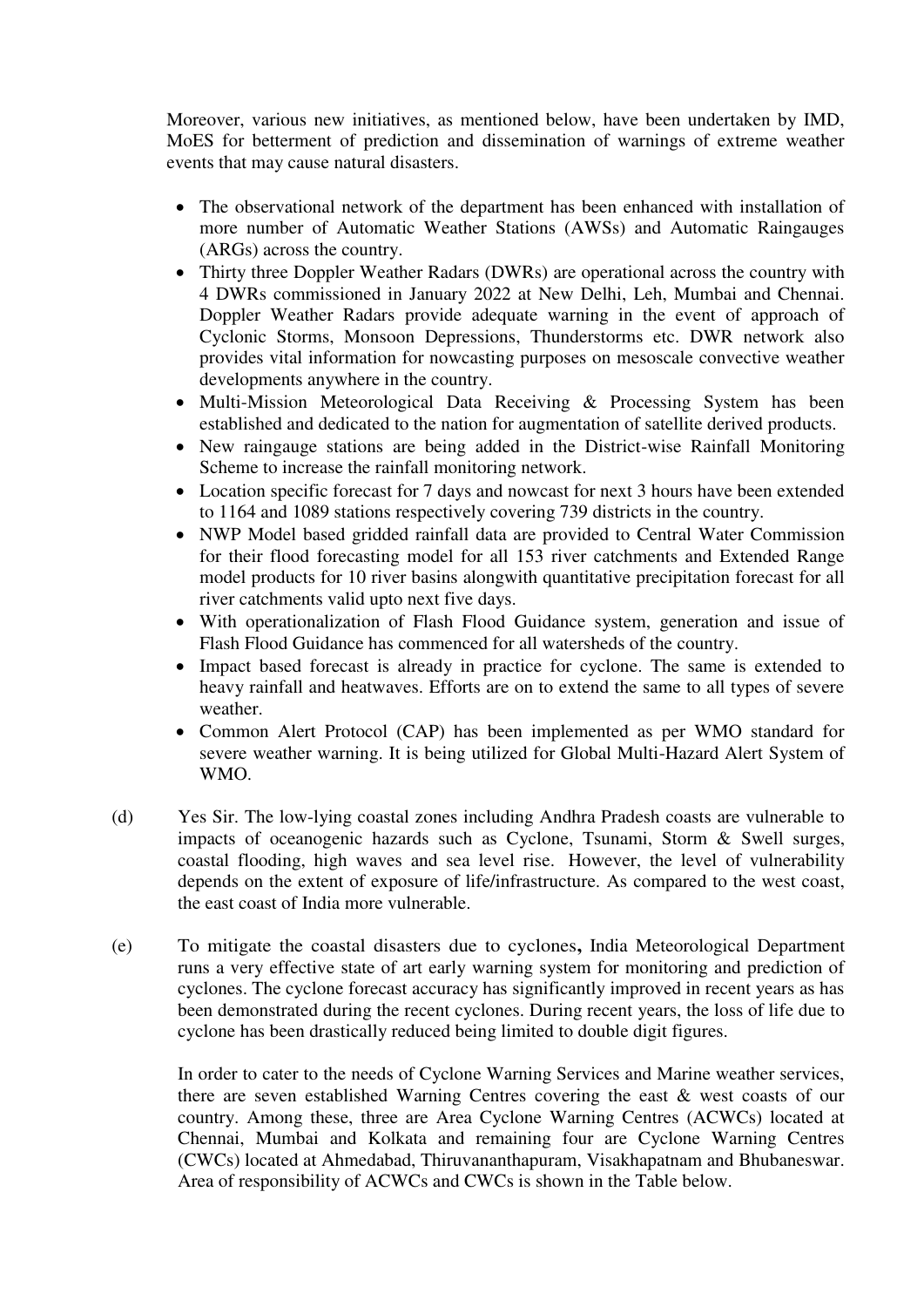| <b>Centre</b>        | Coastal area*             | <b>Maritime State/UT</b>  |  |  |  |  |
|----------------------|---------------------------|---------------------------|--|--|--|--|
|                      | <b>State: West Bengal</b> | <b>State: West Bengal</b> |  |  |  |  |
| <b>ACWC Kolkata</b>  | UT: Andaman & Nicobar     | UT: Andaman & Nicobar     |  |  |  |  |
|                      | Islands                   | Islands                   |  |  |  |  |
|                      | State: Tamil Nadu         | State: Tamil Nadu         |  |  |  |  |
| <b>ACWC Chennai</b>  | UT: Puducherry            | UT: Puducherry            |  |  |  |  |
| <b>ACWC</b> Mumbai   | State: Maharashtra & Goa  | State: Maharashtra & Goa  |  |  |  |  |
| <b>CWC</b>           | State: Kerala & Karnataka | State: Kerala & Karnataka |  |  |  |  |
| Thiruvananthapuram   | UT: Lakshadweep           | UT: Lakshadweep           |  |  |  |  |
|                      | State: Gujarat            | State: Gujarat            |  |  |  |  |
| <b>CWC</b> Ahmedabad | UT: Dadra-Nagar Haveli-   | UT: Dadra-Nagar Haveli-   |  |  |  |  |
|                      | Daman-Diu                 | Daman-Diu                 |  |  |  |  |
| <b>CWC</b>           | State: Andhra Pradesh     | State: Andhra Pradesh     |  |  |  |  |
| Visakhapatnam        |                           |                           |  |  |  |  |
| <b>CWC</b>           | State: Odisha             | State: Odisha             |  |  |  |  |
| Bhubaneshwar         |                           |                           |  |  |  |  |

\*Coastal strip of responsibility extends upto 75 km from the coast line.

From the table, it is clear that the cyclone warning services for Andhra Pradesh are taken care by the established CWC at Visakhapatnam. Also there is a Meteorological Centre at Amravati recently established by IMD to provide services to Andhra Pradesh State.

Apart from the above, Indian National Centre for Ocean Information Services (INCOIS), an autonomous institution under the Ministry of Earth Sciences (MoES) is providing early warning services for Tsunami, storm & Swell surges and high waves for entire coastal areas of the country. In addition, INCOIS, prepared Coastal Vulnerability Index (CVI) maps for the coastline of India including Andhra Pradesh coast at 1:100000 scale using data on sea level rise, coastal slope, shoreline change rate, coastal elevation, coastal geomorphology, tidal range and significant wave height. These services and maps can provide basic inputs to take mitigation measures and prepare the community for coastal hazards.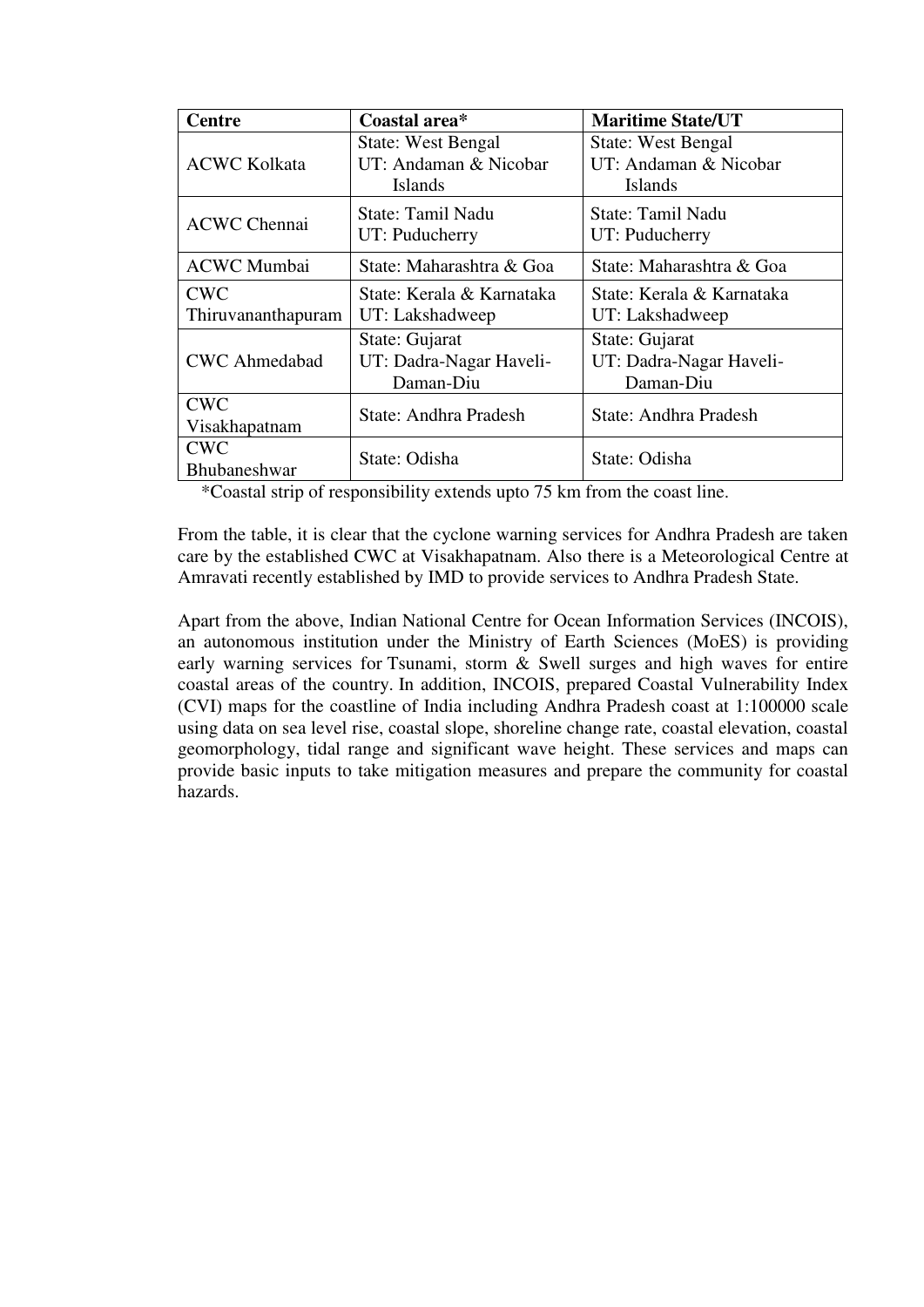

Fig. 2: Trend in Frequency of Heavy Rainfall Days during monsoon (JJAS) season for the period (1989-2018).



Figure 3: (a) Trends in the Heat Wave (HW) days of 103 stations during April, May and June for the period 1961–2021. (b) Trends in the Cold Wave (CW) days of 86 stations during the December, January and February for the period 1961–2021. Red rising (blue falling) arrows represent the increasing (decreasing) trends. Filled arrows represent the trends significant at 5% level. Nonparametric Mann–Kendall test was used to test the significance of the trends.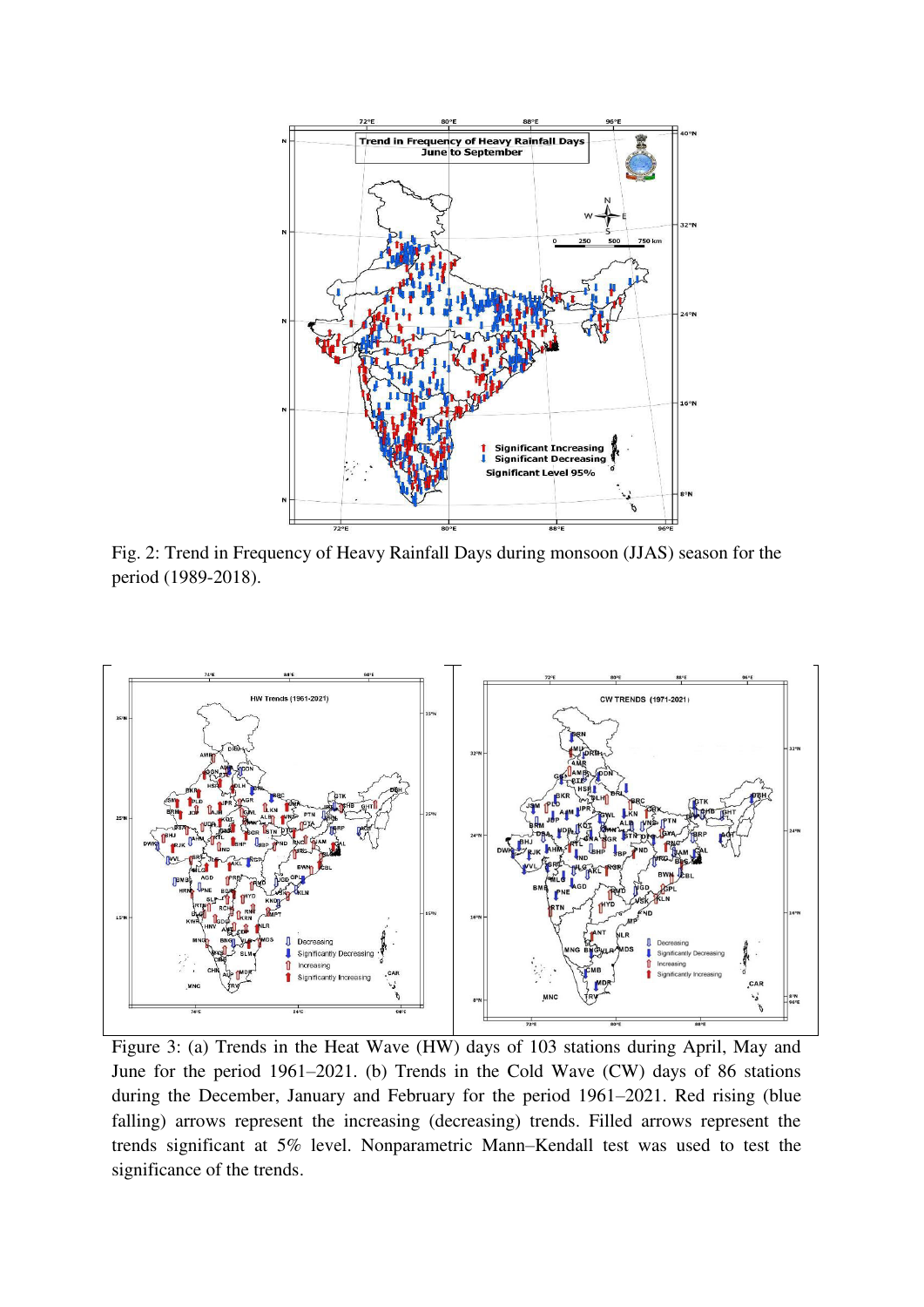# **Annexure-II**

| *Number of death due to extreme weather events in the year 2019 |                     |                                 |                             |                                           |                |                             |                            |                  |                     |                |                                |                |
|-----------------------------------------------------------------|---------------------|---------------------------------|-----------------------------|-------------------------------------------|----------------|-----------------------------|----------------------------|------------------|---------------------|----------------|--------------------------------|----------------|
| <b>State</b>                                                    | COLD<br><b>WAVE</b> | <b>CYCLONIC</b><br><b>STORM</b> | <b>DUST</b><br><b>STORM</b> | <b>FLOODS &amp;</b><br><b>HEAVY RAINS</b> | <b>GALE</b>    | <b>HAIL</b><br><b>STORM</b> | <b>HEAT</b><br><b>WAVE</b> | <b>LIGHTNING</b> | SNOW<br><b>FALL</b> | <b>SQUALL</b>  | <b>THUNDER</b><br><b>STORM</b> | Grand<br>Total |
| Andhra<br>Pradesh                                               |                     |                                 |                             |                                           |                |                             | 45                         |                  |                     |                |                                | 45             |
| Assam                                                           |                     |                                 |                             | 94                                        |                |                             |                            | 15               |                     |                | 11                             | 120            |
| <b>Bihar</b>                                                    | 19                  |                                 |                             | 306                                       |                |                             | 293                        |                  |                     |                | 72                             | 690            |
| Chhattisgarh                                                    |                     |                                 |                             | $\overline{\mathbf{4}}$                   |                |                             |                            | $\overline{c}$   |                     |                | 17                             | 23             |
| Goa                                                             |                     |                                 |                             | $\mathbf{1}$                              |                |                             |                            |                  |                     |                |                                | 1              |
| Gujarat                                                         |                     |                                 |                             | 27                                        |                |                             |                            |                  |                     |                | 10                             | 37             |
| Himachal<br>Pradesh                                             |                     |                                 |                             | 26                                        |                |                             |                            |                  | 8                   |                |                                | 34             |
| Jammu &<br>Kashmir                                              |                     |                                 |                             | 22                                        |                | 0                           |                            |                  | 57                  |                | 3                              | 82             |
| <b>Jharkhand</b>                                                | 13                  |                                 |                             | 5                                         |                |                             | 13                         |                  |                     | $\overline{2}$ | 126                            | 159            |
| Karnataka                                                       |                     |                                 |                             | 30                                        |                |                             |                            | 21               |                     |                | 8                              | 59             |
| Kerala                                                          |                     |                                 |                             | 106                                       | $\mathbf{1}$   |                             | 13                         | 3                |                     |                |                                | 123            |
| <b>Madhya</b><br>Pradesh                                        | 12                  |                                 |                             | 21                                        |                | $\overline{2}$              |                            | 30               |                     |                |                                | 65             |
| <b>Maharashtra</b>                                              | $\overline{7}$      |                                 |                             | 169                                       |                |                             | 53                         | 64               |                     |                | $\overline{2}$                 | 295            |
| <b>Manipur</b>                                                  |                     |                                 |                             |                                           |                |                             |                            |                  |                     |                | 3                              | 3              |
| Odisha                                                          |                     | 64                              |                             |                                           |                |                             |                            | 24               |                     | $\mathbf{1}$   |                                | 89             |
| Rajasthan                                                       |                     |                                 | 25                          | 82                                        |                |                             | 3                          | 5                |                     |                | 15                             | 130            |
| <b>Sikkim</b>                                                   |                     |                                 |                             | $\mathbf{1}$                              |                |                             |                            |                  |                     |                |                                | $\mathbf{1}$   |
| <b>Tamil Nadu</b>                                               |                     |                                 |                             | 18                                        | $\mathbf{1}$   |                             |                            |                  |                     |                |                                | 19             |
| Telangana                                                       |                     |                                 |                             | 10                                        | $\overline{2}$ |                             | 66                         | $\overline{7}$   |                     |                |                                | 85             |
| <b>Tripura</b>                                                  |                     |                                 |                             |                                           |                |                             |                            |                  |                     |                | $\mathbf{1}$                   | $\mathbf{1}$   |
| <b>Uttar Pradesh</b>                                            | 240                 |                                 |                             | 32                                        |                |                             | 9                          | 26               |                     |                | 64                             | 371            |
| <b>Uttarakhand</b>                                              |                     |                                 |                             | 39                                        |                |                             |                            |                  |                     |                |                                | 39             |
| <b>West Bengal</b>                                              |                     | $\overline{7}$                  |                             | 3                                         |                |                             |                            | 5                |                     |                | 17                             | 32             |
| <b>Grand Total</b>                                              | 291                 | 71                              | 25                          | 996                                       | 4              | $\overline{2}$              | 495                        | 202              | 65                  | 3              | 349                            | 2503           |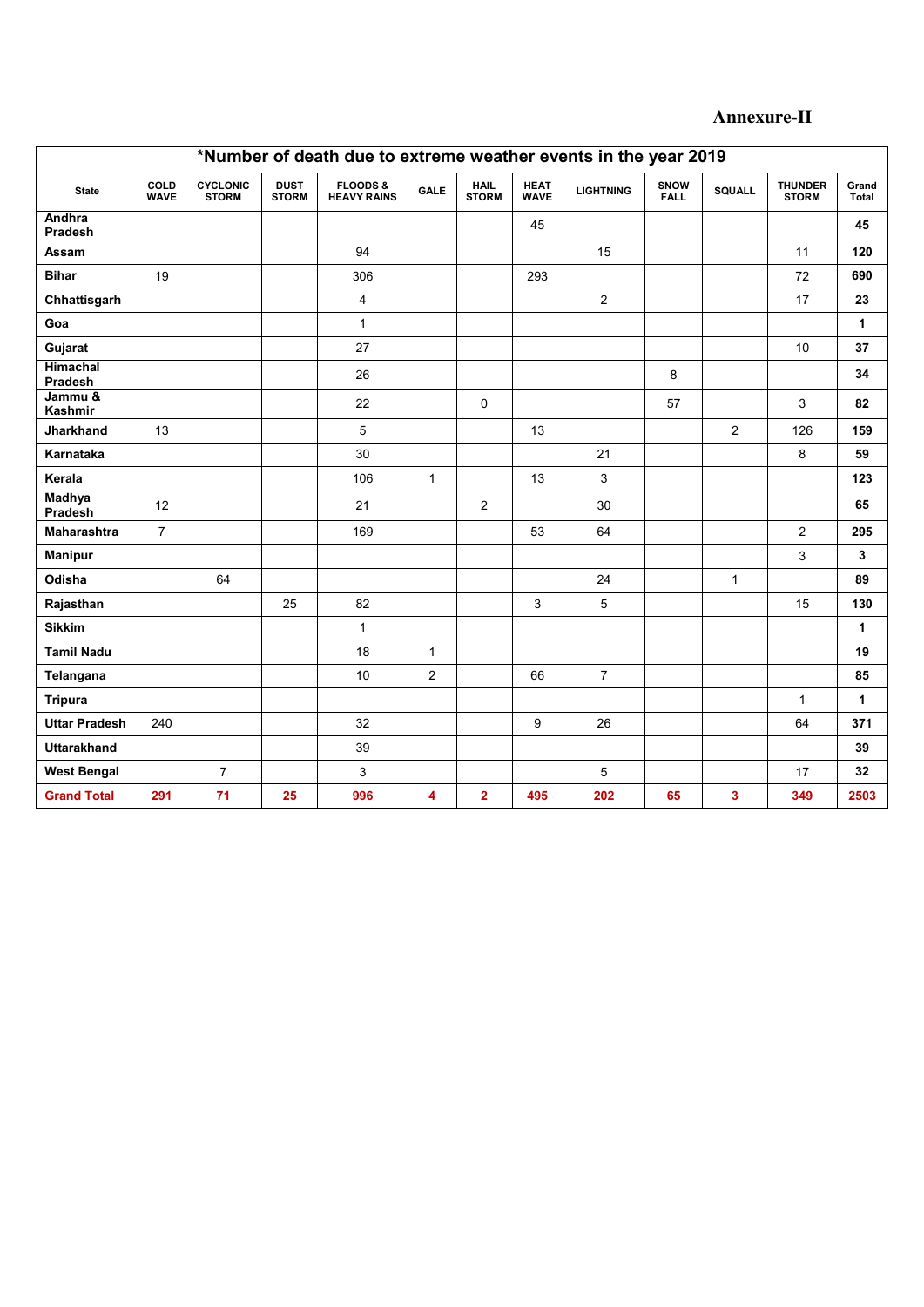| * Number of deaths due to extreme weather events in the year 2020 |                                                 |                                  |                                 |                                                    |              |                                 |                                     |                      |                      |            |                                    |                     |
|-------------------------------------------------------------------|-------------------------------------------------|----------------------------------|---------------------------------|----------------------------------------------------|--------------|---------------------------------|-------------------------------------|----------------------|----------------------|------------|------------------------------------|---------------------|
| <b>State</b>                                                      | $\overline{\text{col}}$<br>D<br><b>WAV</b><br>Е | <b>CYCLONI</b><br><b>C STORM</b> | <b>DUST</b><br><b>STOR</b><br>M | <b>FLOO</b><br>DS&<br><b>HEAVY</b><br><b>RAINS</b> | GAL<br>Е     | <b>HAIL</b><br><b>STOR</b><br>M | <b>HEA</b><br>T.<br><b>WAV</b><br>Е | <b>LIGHTNIN</b><br>G | <b>SNOWFA</b><br>LL. | SQUAL<br>L | <b>THUNDE</b><br>R<br><b>STORM</b> | Gran<br>d<br>Total  |
| Andhra<br>Pradesh                                                 |                                                 | 9                                |                                 | 21                                                 |              |                                 |                                     | 20                   |                      |            |                                    | 50                  |
| Arunachal<br>Pradesh                                              |                                                 |                                  |                                 | 11                                                 |              |                                 |                                     |                      |                      |            |                                    | 11                  |
| <b>Assam</b>                                                      |                                                 |                                  |                                 | 129                                                |              |                                 |                                     |                      |                      |            |                                    | 129                 |
| <b>Bihar</b>                                                      | 45                                              |                                  |                                 | 54                                                 |              |                                 | $\overline{c}$                      |                      |                      |            | 280                                | 381                 |
| Gujarat                                                           |                                                 |                                  |                                 | 29                                                 |              |                                 |                                     | 8                    |                      |            |                                    | 37                  |
| Harayana                                                          |                                                 |                                  |                                 | $\mathbf{1}$                                       |              |                                 |                                     |                      |                      |            |                                    | 1                   |
| <b>Himachal</b><br>Pradesh                                        |                                                 |                                  |                                 | 38                                                 |              |                                 |                                     |                      | $\overline{4}$       |            |                                    | 42                  |
| Jammu &<br>Kashmir                                                |                                                 |                                  |                                 | 13                                                 | 3            |                                 |                                     | 5                    | 17                   |            |                                    | 38                  |
| <b>Jharkhand</b>                                                  | 16                                              |                                  |                                 | 4                                                  |              |                                 |                                     | 5                    |                      | 6          | 122                                | 153                 |
| Karnataka                                                         |                                                 |                                  |                                 | 16                                                 | $\mathbf{1}$ |                                 |                                     | 12                   |                      |            |                                    | 29                  |
| Kerala                                                            |                                                 |                                  |                                 | 72                                                 |              |                                 |                                     | $\overline{2}$       |                      |            |                                    | 74                  |
| <b>Madhya</b><br>Pradesh                                          |                                                 |                                  |                                 | 10                                                 |              |                                 |                                     | 72                   |                      |            | $\overline{7}$                     | 89                  |
| <b>Maharashtra</b>                                                |                                                 | 4                                |                                 | 50                                                 |              |                                 |                                     | 23                   |                      |            | $\mathbf{1}$                       | 78                  |
| Meghalaya                                                         |                                                 |                                  |                                 | 6                                                  |              |                                 |                                     |                      |                      |            |                                    | 6                   |
| Odisha                                                            |                                                 | $\overline{4}$                   |                                 | 16                                                 |              |                                 |                                     | 16                   |                      |            |                                    | 36                  |
| Rajasthan                                                         | $\overline{2}$                                  |                                  | 14                              | 18                                                 |              |                                 |                                     | 3                    |                      |            |                                    | 37                  |
| <b>Sikkim</b>                                                     |                                                 |                                  |                                 | 5                                                  |              |                                 |                                     |                      | $\mathbf{1}$         |            | $\mathbf{1}$                       | $\overline{7}$      |
| <b>Tamil Nadu</b>                                                 |                                                 | 12                               |                                 |                                                    |              |                                 |                                     | 9                    |                      |            |                                    | 21                  |
| Telangana                                                         |                                                 |                                  |                                 | 61                                                 |              |                                 |                                     | 6                    |                      |            |                                    | 67                  |
| <b>New Delhi</b><br>(UT)                                          |                                                 |                                  |                                 | $\mathbf{1}$                                       |              |                                 |                                     |                      |                      |            |                                    | 1                   |
| <b>Uttar</b><br>Pradesh                                           | 88                                              |                                  |                                 | 48                                                 |              |                                 |                                     | 53                   |                      |            | 167                                | 356                 |
| <b>Uttarakhand</b>                                                | $\mathbf{1}$                                    |                                  |                                 | 4                                                  |              |                                 |                                     |                      |                      |            |                                    | 5                   |
| West<br><b>Bengal</b>                                             |                                                 | 86                               |                                 | 3                                                  |              |                                 |                                     | $\mathsf 3$          |                      |            |                                    | 92                  |
| <b>Grand Total</b>                                                | 152                                             | 115                              | 14                              | 610                                                | 4            |                                 | $\overline{2}$                      | 237                  | 22                   | 6          | 578                                | 174<br>$\mathbf{0}$ |